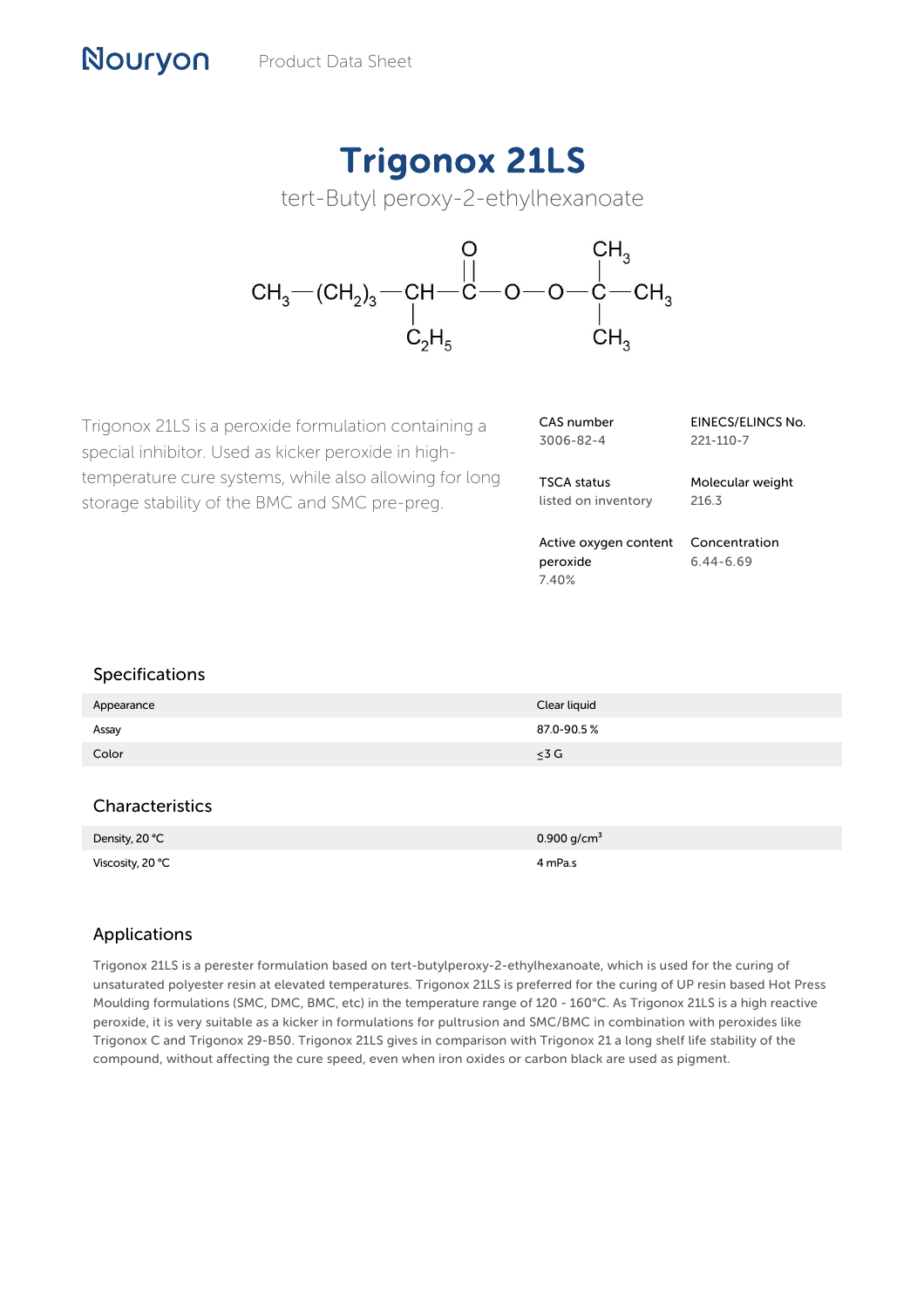## Thermal stability

Organic peroxides are thermally unstable substances, which may undergo self-accelerating decomposition. The lowest temperature at which self-accelerating decomposition of a substance in the original packaging may occur is the Self-Accelerating Decomposition Temperature (SADT). The SADT is determined on the basis of the Heat Accumulation Storage Test.

| <b>SADT</b>                   | 35                                                                                                                                                                                                                                                            |
|-------------------------------|---------------------------------------------------------------------------------------------------------------------------------------------------------------------------------------------------------------------------------------------------------------|
| Emergency temperature $(T_e)$ | 25                                                                                                                                                                                                                                                            |
| Control temperature (Tc)      | 20                                                                                                                                                                                                                                                            |
| Method                        | The Heat Accumulation Storage Test is a recognized test method for the<br>determination of the SADT of organic peroxides (see Recommendations on the<br>Transport of Dangerous Goods, Manual of Tests and Criteria – United Nations,<br>New York and Geneva). |

#### Storage

Due to the relatively unstable nature of organic peroxides a loss of quality can be detected over a period of time. To minimize the loss of quality, Nouryon recommends a maximum storage temperature (Ts max.) for each organic peroxide product.

| Ts Max. | $20^{\circ}$ C                                                                                                                                                                      |
|---------|-------------------------------------------------------------------------------------------------------------------------------------------------------------------------------------|
| Note    | When stored according to these recommended storage conditions, Trigonox 21 LS<br>will remain within the Nouryon specifications for a period of at least 3 months after<br>delivery. |

#### Packaging and transport

The standard packaging is a 30-liter HDPE can (Nourytainer) for 25 kg peroxide content. Both packaging and transport meet the international regulations. For the availability of other packed quantities consult your Nouryon representative. Trigonox 21 LS is classified as Organic peroxide type C; liquid, temperature controlled, Division 5.2; UN 3113.

#### Safety and handling

Keep containers tightly closed. Store and handle Trigonox 21 LS in a dry well-ventilated place away from sources of heat or ignition and direct sunlight. Never weigh out in the storage room. Avoid contact with reducing agents (e.g. amines), acids, alkalis and heavy metal compounds (e.g. accelerators, driers and metal soaps). Please refer to the Safety Data Sheet (SDS) for further information on the safe storage, use and handling of Trigonox 21 LS. This information should be thoroughly reviewed prior to acceptance of this product. The SDS is available at nouryon.com/sds-search

#### Major decomposition products

Carbon dioxide, 2-Ethyl hexanoic acid, tert-Butanol, Acetone, Methane, Ethane, n-Heptane, 5,6-Diethyldecane